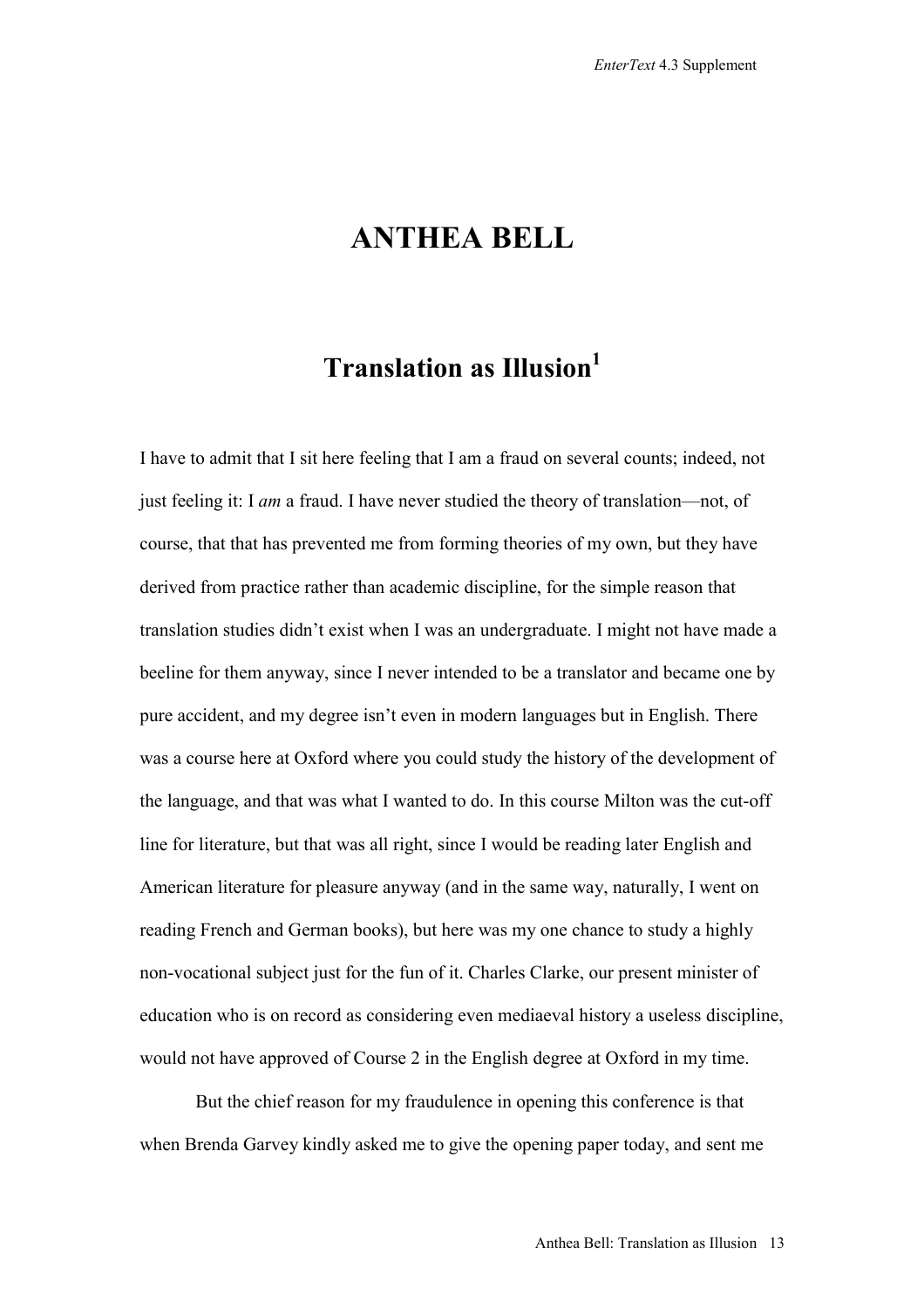the conference's statement of intent concerning the visibility of the act of translation, I had to say I couldn't do it because I didn't agree with the proposition.<sup>2</sup> I might as well tell you at once that in any debate between visible and invisible translation I am an unrepentant, unreconstructed adherent of the school of invisible translation, and I cannot change an honestly held opinion because it is out of fashion. I have called these remarks "Translation as Illusion" because, all my professional life, I have felt that translators are in the business of spinning an illusion: the illusion is that the reader is reading not a translation but the real thing. Of course this is an impossible ideal to achieve. I have two large panes of glass at the bottom of the window above the desk where I work; one has little distorting flaws in it, the other, probably a modern replacement, allows an undistorted view of the garden beyond. In presenting a foreign text in English I would wish to be like that perfectly transparent pane of glass, but I'm well aware that the slightly distorting pane is probably the one I resemble. In the many descriptions of their craft that practising translators give, metaphors and similes are prominent: Michael Frayn has described translation as being like acting, and when I mentioned his simile in a translators' panel last year, Adriana Hunter said that exactly the same thing had occurred to her: she feels that she is giving an English voice to the French authors she translates so well. The difference, we agreed, is that unlike an actor or director, a translator does not have the licence to offer a way-out, provocatively new interpretation of a text. But ours is still, like acting, an interpretative craft. I also like Willis Barnstone's definition of translation in his *The Poetics of Translation*: "Translation tends to be a certain kind of reading, an 'intensive reading' of the original text."<sup>3</sup> I know one Dutch translator who prefers not to have read a book she is asked to translate before she starts work—though how she can know she will wish to translate it without reading it I'm not sure—but she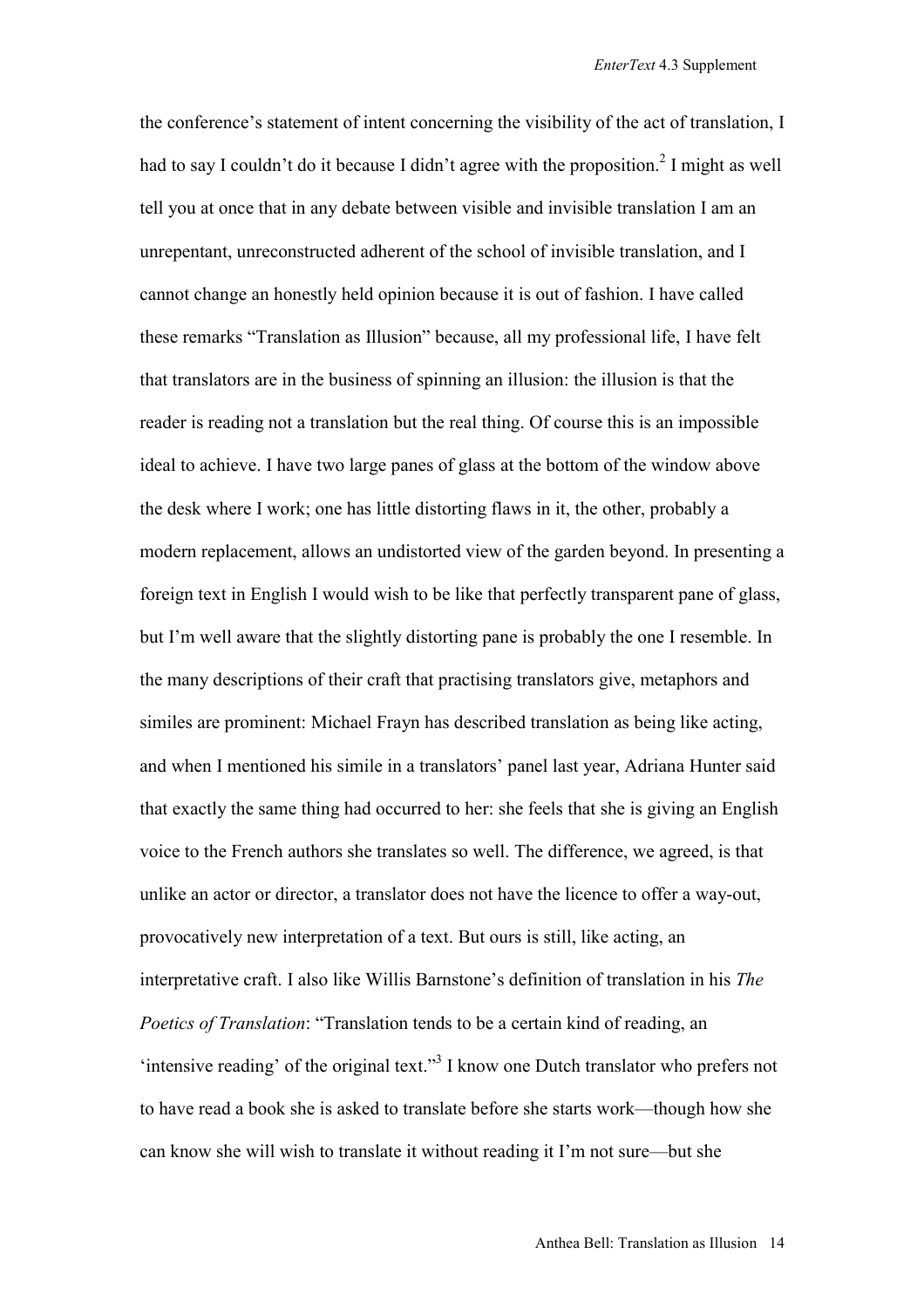certainly hopes to get that pleasure of intensive reading from her work as she goes along. Furthermore, I cannot resist quoting Umberto Eco, in his recent *Mouse or Rat?* which I guess most of us here will have read: "It seems to me," he says, "that the idea of translation as a process of negotiation (between author and text, between author and readers, as well as between the structure of two languages and the encyclopaedias of two cultures) is the only one that matches our experience."<sup>4</sup> This struck a chord in me and I am sure many other translators: Eco goes on in his next chapter to give an account of losses and gains, rewritings and compensations, which does indeed match the translator's own experience very closely.

However, to return to my preference for invisible translation, you may think it deplorable from an academic and theoretical viewpoint, but perhaps I can bridge the theoretical gap by saying that *in practice* I don't think there is much difference between the results produced by self-confessed invisible translators like me, and the proponents of the school of visible translation. A good translator will produce a good translation. I had the pleasure recently of introducing my friend Jean Boase-Beier's fine translations of the mid-twentieth century German poet Ernst Meister.<sup>5</sup> She is general editor of a whole series of translations called Visible Poets; as translator of this volume, however, she could not very well introduce it in the same way as she had introduced the others, so I had that privilege. Her renderings of the poems are excellent, and I admired them all the more because serious poetry translation is something I don't myself do: I can translate comic verse, or light verse, or deliberately bad verse such as the effusions of the literary tom cat in E. T. A. Hoffmann's *The Life*  and Opinions of the Tom Cat Murr,  $6$  as we called it in English, but not the real stuff. Jean can, and I would have been tempted to say that her beautiful versions could have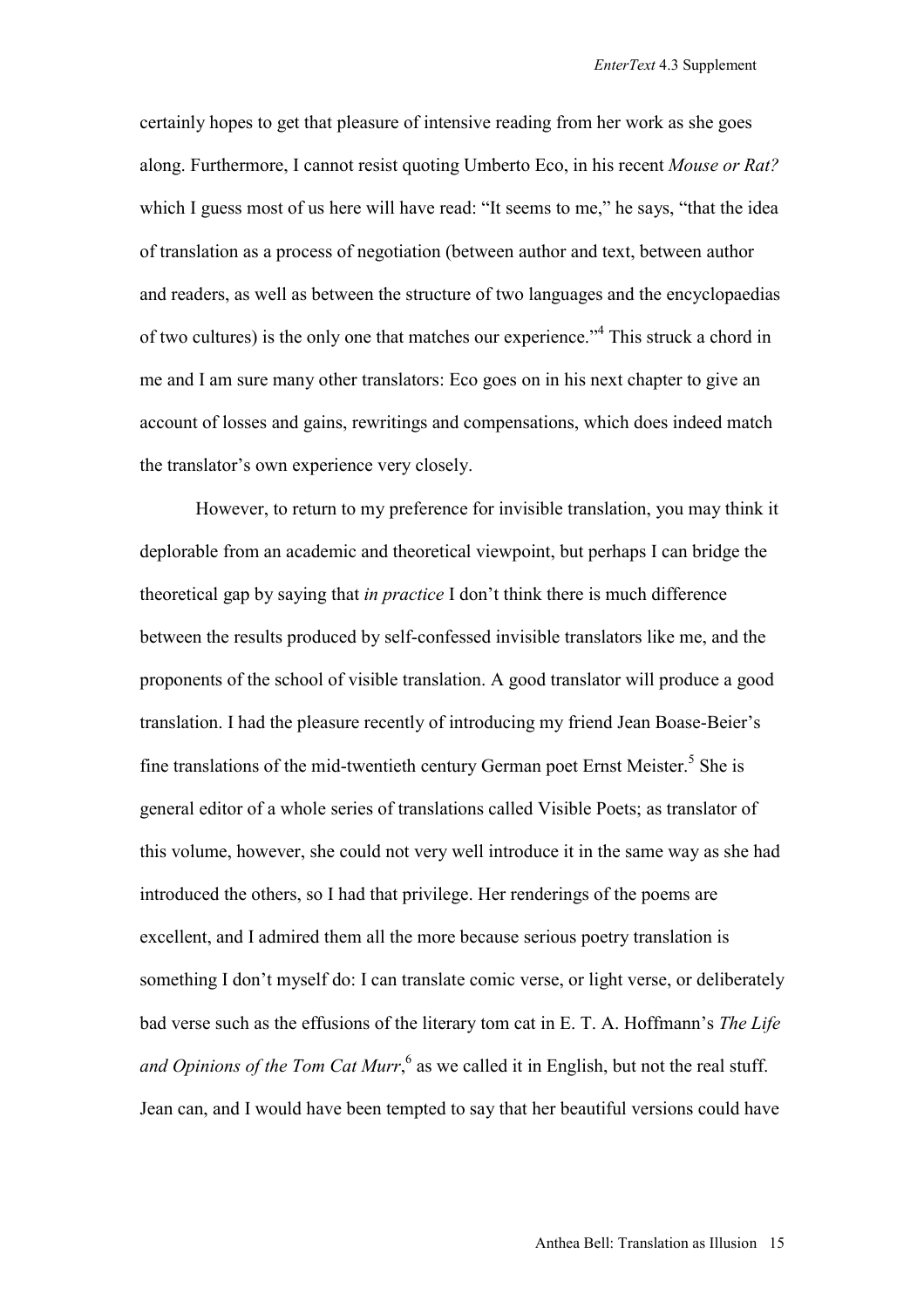been written in English in the first place if I hadn't feared it might be taken the wrong way.

In suggesting that to create an illusion is part of the translator's job I'm not saying, of course, that I think readers should be deprived of the foreign element in a translated text, far from it—only that I like a translation to read as easily as if it had been originally written in English. I will add, in my own defence, that I am not alone in that view: I was fortunate enough to be awarded the Schlegel-Tieck prize for translation from the German last year, for Karen Duve's novel *Regenroman*,<sup>7</sup> in English *Rain*, and the judges' citation said that they thought, of the various works of fiction entered, this was the one that read most like an English novel. They did not mean that it appeared to be similar to something set in London or the Home Counties, say, since its specific background is the underworld of Hamburg and a dismal and extremely damp rural district of former East Germany.

But to return to this conference's statement of intent, the point with which I would really take issue is the idea that the reader should be *made* to confront the otherness of the foreign culture.The fact is, there are commercial considerations to be taken into account; many of my best friends are publishers, and I have every sympathy with a publisher's desire not to lose too much money on a book. I imagine, too, that translated authors would like their books to sell, and won't mind at all if they read naturally in English. It does not appear to me conducive to this aim to *make* readers confront the otherness of the foreign culture. I would hope, rather, to seduce them into enjoying and appreciating a book in translation as much as if they could read it in the original, without placing too many obstacles in the way of that enjoyment. Then they may even actively want to read the author's next book in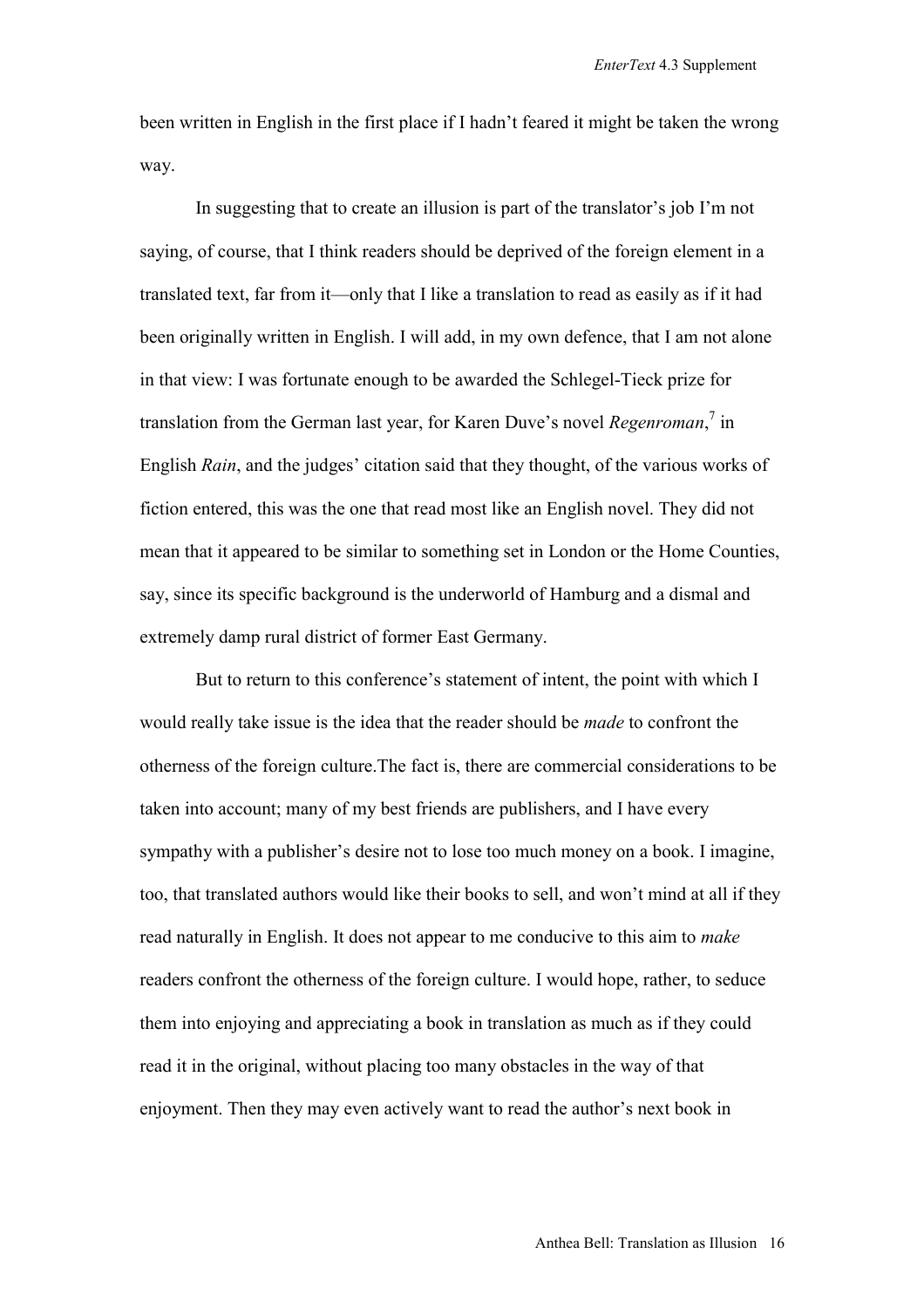translation. I hope I am not entirely a Philistine, but I see the point of good entertainment as well as high literature, and many of us are happy to translate both.

We are looking today not at the process but at the product of translation. However, as the product is the outcome of the process I don't know that I can entirely keep off that subject. Very briefly, then, a translator has very often also acted as the publisher's reader for a book—not always, but very frequently. In terms of wordage, I must have written about the equivalent of five full-length novels in reports for publishers in my time. To a great extent, publishers have to rely on the judgement of their readers, and a reader really needs to feel very enthusiastic about a book before recommending it, knowing that the publishers are taking a risk. As a reader, you are asking them to put their money where your mouth is. Coleridge says somewhere that we tend to overvalue a book read in a foreign language because we are secretly proud of being able to read it at all. Not if we are reading for publishers, we don't. Because of the notorious disproportion of literature translated into and out of English, publishers and their readers need to feel sure that a foreign book is worth the extra trouble and expense of translation.

 This brings me to the first of the two questions asked in the statement of intent—and again, I can look at them only from a practical as opposed to a theoretical viewpoint. What is the role of the translated text in Britain today? (We might say in the English-speaking world as a whole, because it is very frequent for the same translation to be published on both sides of the Atlantic, with a greater or lesser degree of americanization or, if it has passed the other way, of anglicization.) I could say simply, though I realise this is a wilful misunderstanding of the question, that its role is small—in much the same spirit as the comment of the late Madame Jeanne Calment, the Frenchwoman who lived to the age of over a hundred and twenty, who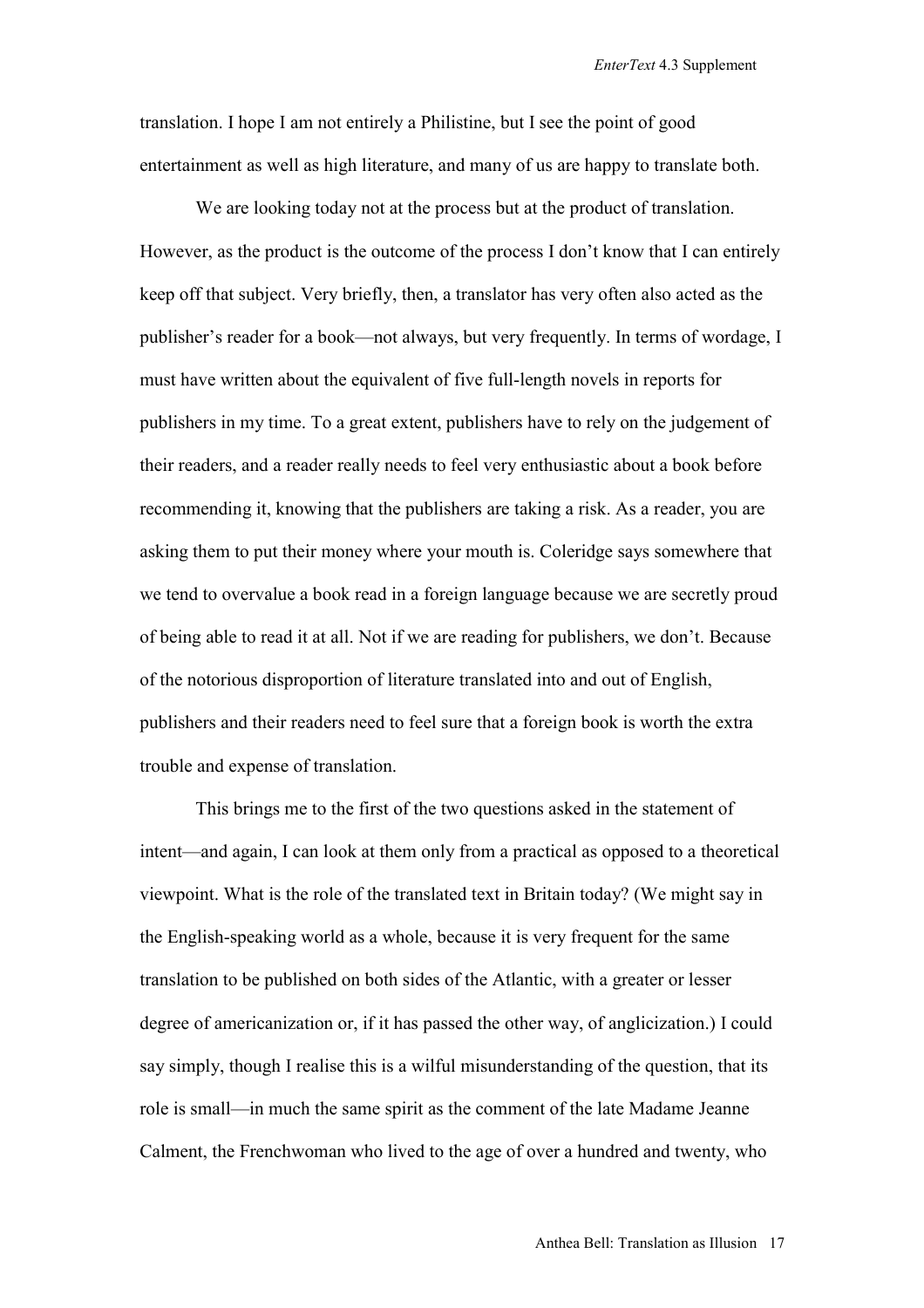when asked in a television interview how she saw the future replied, "As very short." We all know that by comparison with other languages, the role of translated literature in English *is* very small. One ought to be able to say that the classics of past centuries are the exception, but even here, the recent Big Read television series contained only *War and Peace* in the final twenty-one books. I suppose the British reluctance to learn foreign languages is one of the reasons why so comparatively few translations are published. I've just been reading Boris Akunin's *The Winter Queen*, in its excellent translation by Andrew Bromfield, $^8$  and I found that every tiny scrap of French and a few scraps of German were translated in footnotes, which I suspect is symptomatic of the present dire state of modern-language teaching in this country. By comparison, the well-educated Germans seldom bother to translate their quotations from English. In a German reading copy of a Dutch book, I was interested to see that translations into German of Dutch quotations of poetry were given, but not of English quotations. Similarly, a century ago Freud assumed that the readers of his German texts would understand his French quotations, but in the recently published re-translations of those works in the New Penguin Freud series it was thought advisable to add English translations of the French passages.

All the same, I am happy to say that I do think the market for translations is definitely growing. Perhaps our minds are genuinely opening up—to the literature of other European countries at least; translations from other European languages far outweigh others although of course there are some fine translations of books from languages further afield, such as Japanese and Arabic. There are initiatives that have helped, such as the excellent Independent Foreign Fiction prize, which gives a very high profile to books from other languages. English PEN, too, has just acquired financial backing to set up a committee aiming to promote translations in the spirit of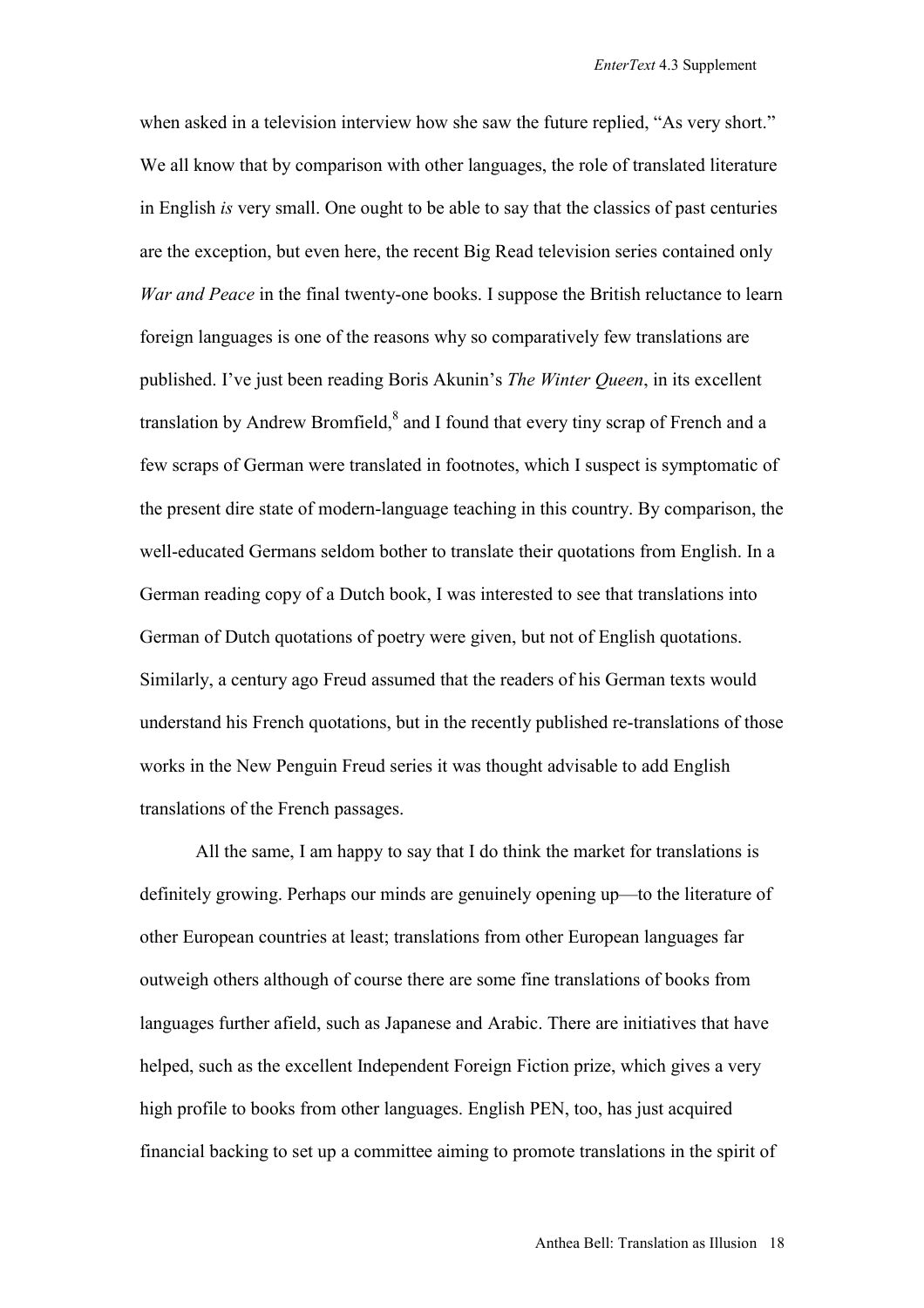PEN's other activities. (As I look back at this paper in the autumn of 2004, the first book to receive backing from PEN under this scheme is Anna Politkovskaya's *Putin's Russia*, translated by Arch Tait and published by Harvill.)<sup>9</sup>

I also see other developments which are very cheering: the statement of intent mentions instances of genre-specific reception, including detective fiction, of which the Russian novel I've just mentioned is an example. Only a few years ago, if we were offered a thriller for inclusion in *new books in german*, a twice-yearly journal which aims to interest publishers in new books from the German-speaking countries, we members of the editorial committee automatically reacted by saying that in view of the strong tradition of crime fiction already existing in English it didn't stand a chance. But the attitude has changed. Harvill have had a great deal to do with this, with their strong list including such writers as Henning Mankell. Meanwhile, Bitter Lemon Press has recently been founded with the express intention of publishing good European crime fiction in English translation.

And although I would mildly quarrel with calling children's literature genrespecific, because children, like adults, read books in all sorts of genres, I do definitely see an increasing willingness in English-language publishers to look at foreign children's literature and even publish some of it. This is one of my hobbyhorses, for if we assume that one aspect of the role of translated literature is to broaden the mind, then to encounter it in childhood is surely very valuable. Only the tiny minority of bilingual children will be able to read the best of foreign children's literature while they are at the ideal age for it, so there is a real and practical need for translation here. Dr Johnson, when asked what books he would give a boy to read first, said with great common sense: "I am always for getting a boy forward in his learning; for that is a sure good. I would let him at first read *any* English book which happens to engage his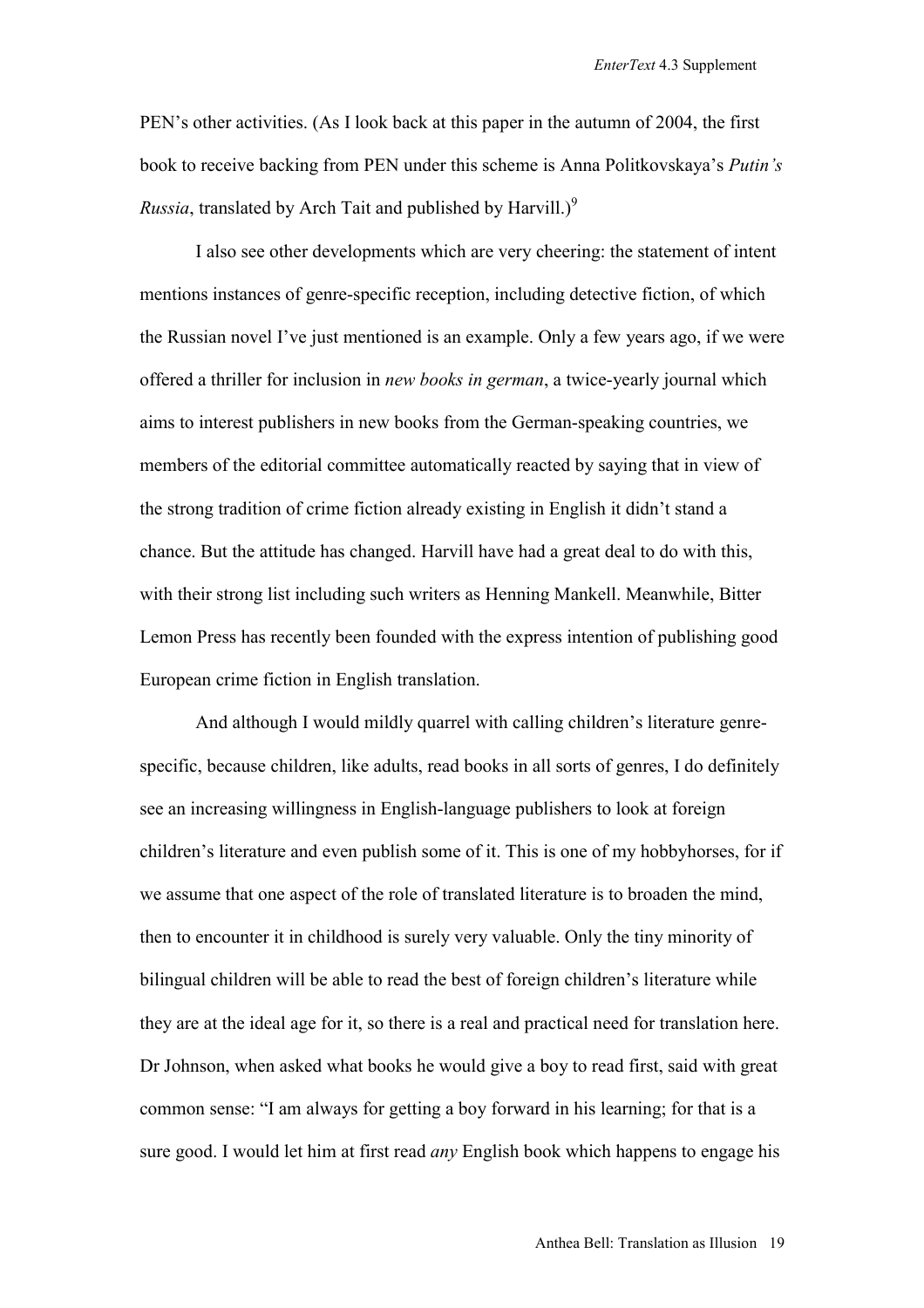attention; because you have done a great deal when you have brought him to have entertainment from a book. He'll get better books afterwards." We may forgive Johnson, in his period, for specifying boys only; by better books, I suspect he meant the Greek and Latin literature that an educated person of his time would read. The equivalent today might be the major classics of modern literature from at least other European languages. And how better to make young people receptive to those classics than by introducing them to books from other countries while they are still young?

I have been fortunate enough to be awarded the Austrian State Prize for Literary Translation for 2003, and was particularly pleased to hear from the President of IBBY, the International Board on Books for Young People, that he regarded the award as a recognition of translated children's literature. As it happens the specifically Austrian books I have translated include a number of other titles, one in the New Penguin Freud series, two novellas by Stefan Zweig, a long and ingenious novel by Lilian Faschinger, but I am very happy to be thought of as a translator of children's books, for the reasons I have just mentioned. It is encouraging to realise that I have probably translated more of them in the last two or three years than for the two preceding decades.

So let me give my short answer to Question A: the role of the translated text is to expand experience, broaden the mind, and obviously to give access to literature that one could not otherwise read. To my great regret, I know no Slavonic languages, but would be sorry to have had no chance of reading the great Russian novelists in translation.

As for Question B, how does the role of the translated text differ from the role of the English-language text? Well, as I have indicated, in my opinion it ought not to differ in readability, only in offering an extra dimension of experience. There are, of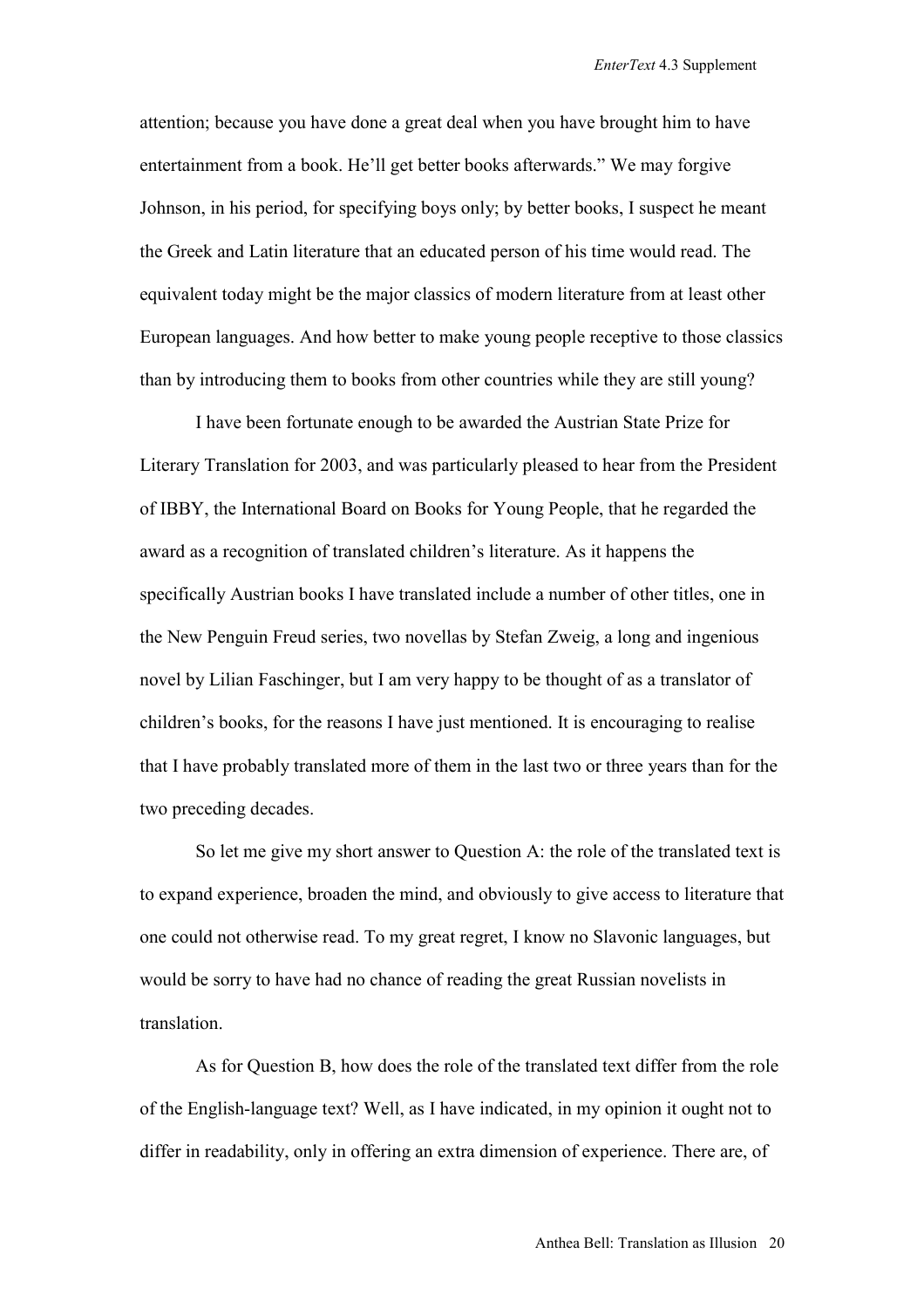course, misconceptions about translation in general: only recently I had passed on to me a kindly meant comment from the proofreader of a story I had translated, to the effect that the dialogue rang remarkably well, "especially considering it was a translation." And I felt slightly miffed when the *Times* reviewer of Cornelia Funke's magic fantasy for young people, *Inkheart*, 10 commented that the story lacked humour "unless it has been lost in translation:" she had not, presumably, read the original to see whether it was meant to be funny, and it isn't; it's an action-packed narrative adventure. But people do get fixed ideas about translations, and indeed about national stereotypes. A *Guardian* journalist, in an interview, asked Cornelia Funke "How does a German manage not to write about the Holocaust?" *Any* German author, writing on *any* subject? Cornelia, only in her early forties, was obviously not around at the time of the Third Reich.

I myself am on a little personal crusade at the moment to explode the erroneous belief that the Germans have no sense of humour. I am happy to say that at the 2003 presentation of the various translation prizes, which is preceded by readings from the winning books, the *only* passages to get a laugh were from German: David Constantine, who won the revived poetry translation prize, read from his brilliant translation of Hans Magnus Enzensberger, *Lighter than Air*, 11 while I contributed a passage from Karen Duve's novel *Rain*, already mentioned, a black but entertaining piece of *grand guignol*. The extracts from other languages—French, Swedish, Spanish, Dutch—were excellent, but not strong on laughs.

Translating humour, indeed, often calls for extra effort in the spinning of illusions. Asterix the Gaul is an instance in point.<sup>12</sup> Wordplay, jokes and comic names combined with the visual element present special problems. The latest album is a collection of little stories written and drawn for various occasions, some while René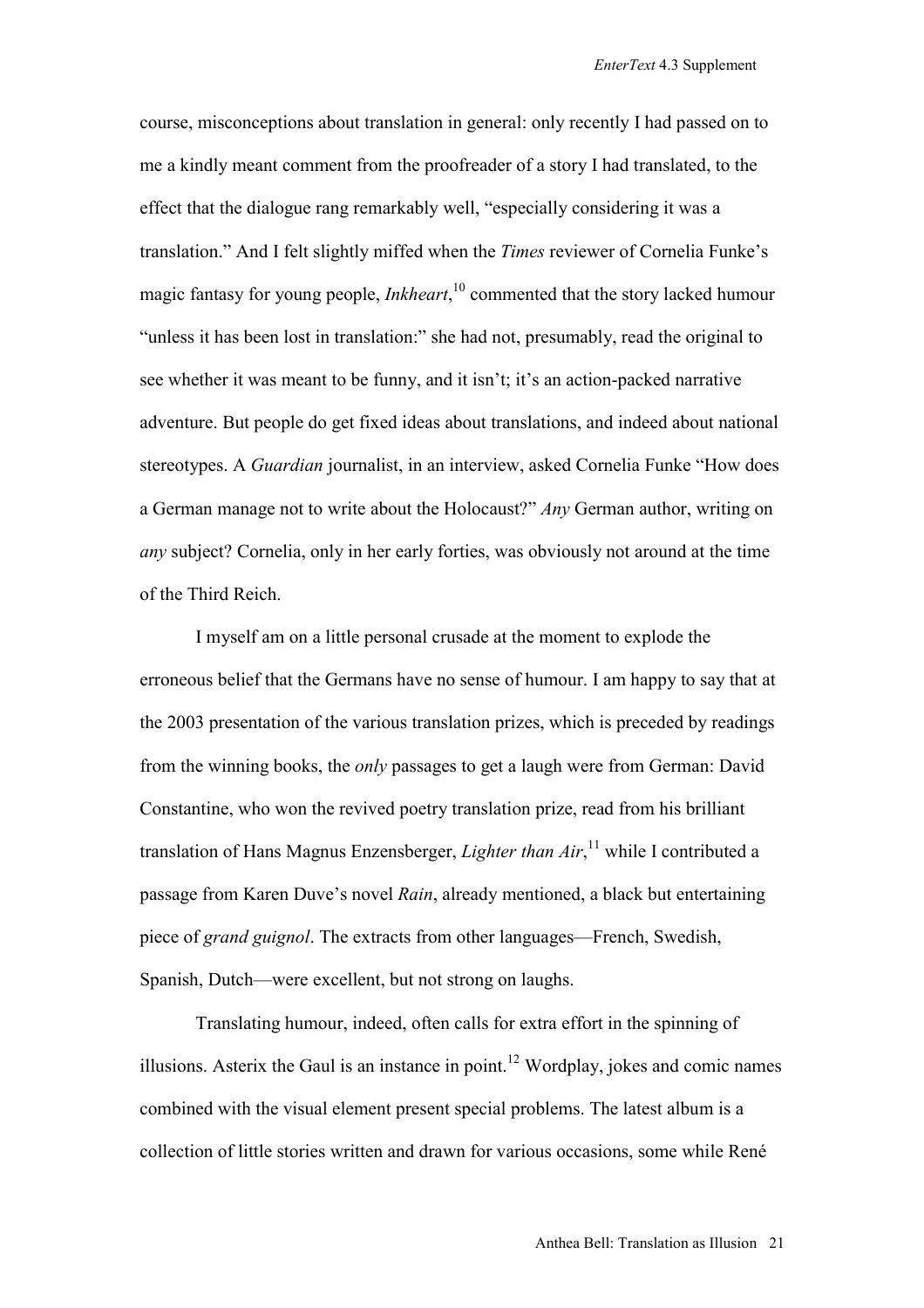Goscinny was still alive. I used to take one of these stories about to translation workshops: it had been published in an album in France, but never translated into English, and I asked one set of postgraduate students on an MA course in translation how they would render one line, *y a plus de saison!* I was answered at once by a proudly beaming young man who gave me the *meaning* of the French, but did not offer any translation to fit the context—a battle between the little allegorical figures of winter and spring—and didn't seem to feel that anything more than the sense of the French was necessary. What you had to translate, transfer, carry across (in the literal sense) is the joke here. I have been absolutely amazed to find that some people perfectly intelligent and well-educated people—didn't actually realise that Astérix was translated from French. I remember one secondary school headmistress, who said she'd had no idea that it was not originally in English. You'd have thought it had THIS IS FRENCH written all over it, and indeed for that very reason it was only ten years after the publication of the first French albums that an English publisher was brave enough to venture on the series, after several other firms had said it was too specifically French ever to cross the Channel. In my view it's European in general, but that's another story.

Difficulty is in fact welcome. It was a challenge and a great pleasure to translate the late Max Sebald's *Austerlitz*, 13 trying to retain something of the flavour of his classical German style. In translating Max one rediscovers the pleasures of the long sentence and the subordinate clause. I have greatly enjoyed translating two novellas by Stefan Zweig for Pushkin Press. When I mentioned one of them to my Danish daughter-in-law she drew a sharp breath and said, "Oh, difficult!"—and he is; on the surface all appears limpid, but he really makes a translator think about every term, every word, every sentence.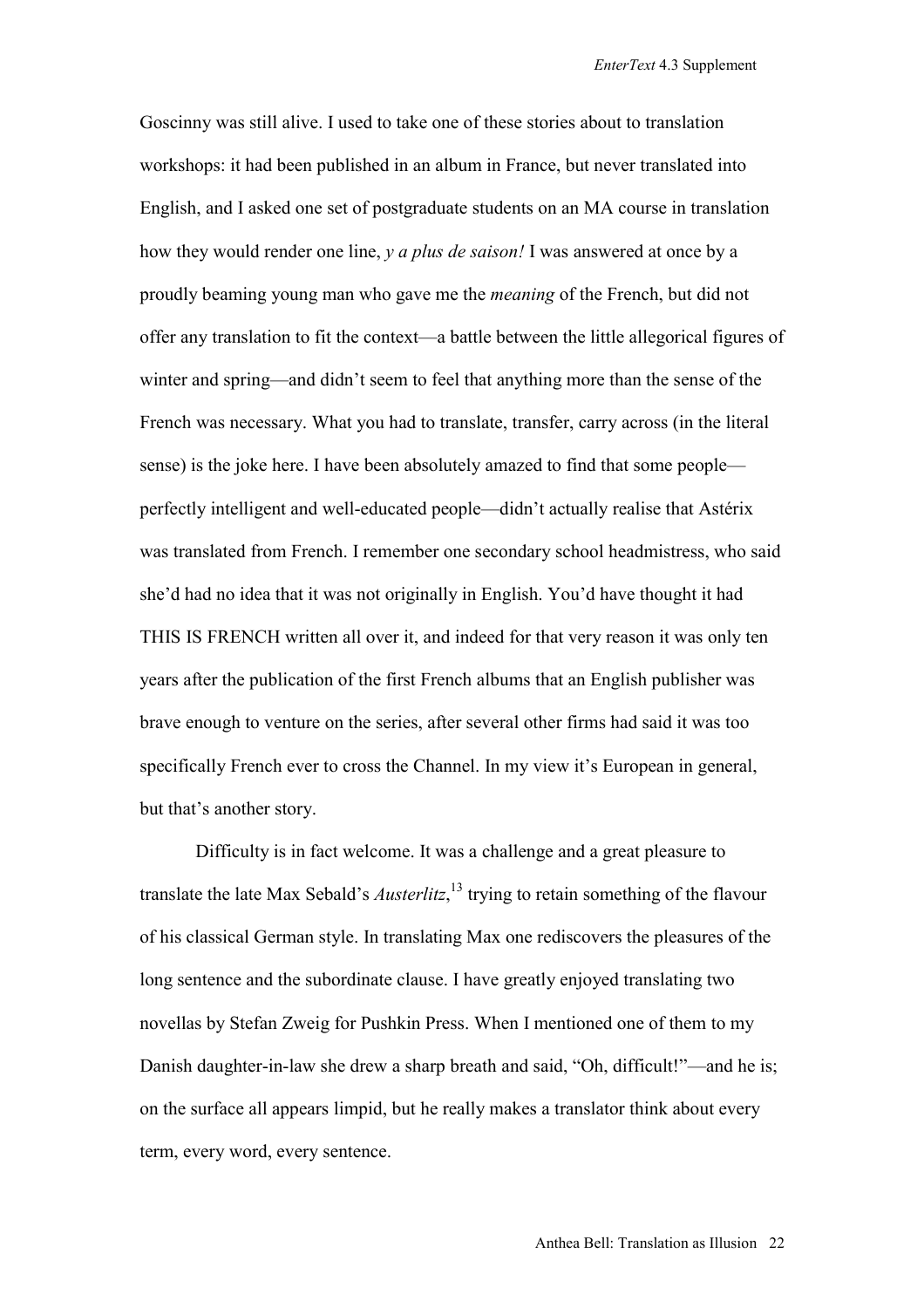I am at the moment faced with a very intriguing commission: the translation of a French novel by Gilles Rozier<sup>14</sup> set in occupied France in the war; the name and more significantly the sex of the first-person narrator is never actually made explicitly clear, and while that narrator marries someone called Claude—a very convenient unisex name in French—Claude's sex is never explicitly mentioned either. We are told of the wedding that "the bride wore white, the bridegroom a morning suit," but not who was bride and who was groom. It is in fact obvious from the context and period that the narrator, a French teacher of German, is a gay man who has never understood his inclinations until he saves a young Polish Jew from the occupying forces and the Vichy authorities and hides him in the cellar of the family home for two years, during the course of which the narrator and the Pole fall in love. The narrator does not consummate the marriage with Claude, sitting up all night with a book instead. The tease is kept up throughout: there is never any *elle* pronoun for Claude, and of course in French the possessive *son, sa, ses* agrees in gender with the object possessed and not the person possessing it. *Son père, sa mère*, his or her father, his or her mother. The German translator of the book Claudia Steinitz, whom I know, has had the same problem as I have in English: the possessive works the other way, agreeing in gender as well as number with the person or persons doing the possessing. (As I return to this paper later in 2004, having completed the translation, I can add that it took some ingenuity and I had to be very free here and there, but in our respective languages of translation I think Claudia and I have brought it off. I kept telling myself that if Gilbert Adair could translate Georges Perec's novel without the letter 'e'—*La Disparition*, in English *A Void*—then anything was possible.)<sup>15</sup>

It is also the role of the translated text to be completely literate, and the translator needs to be able to write in a number of different styles. This is where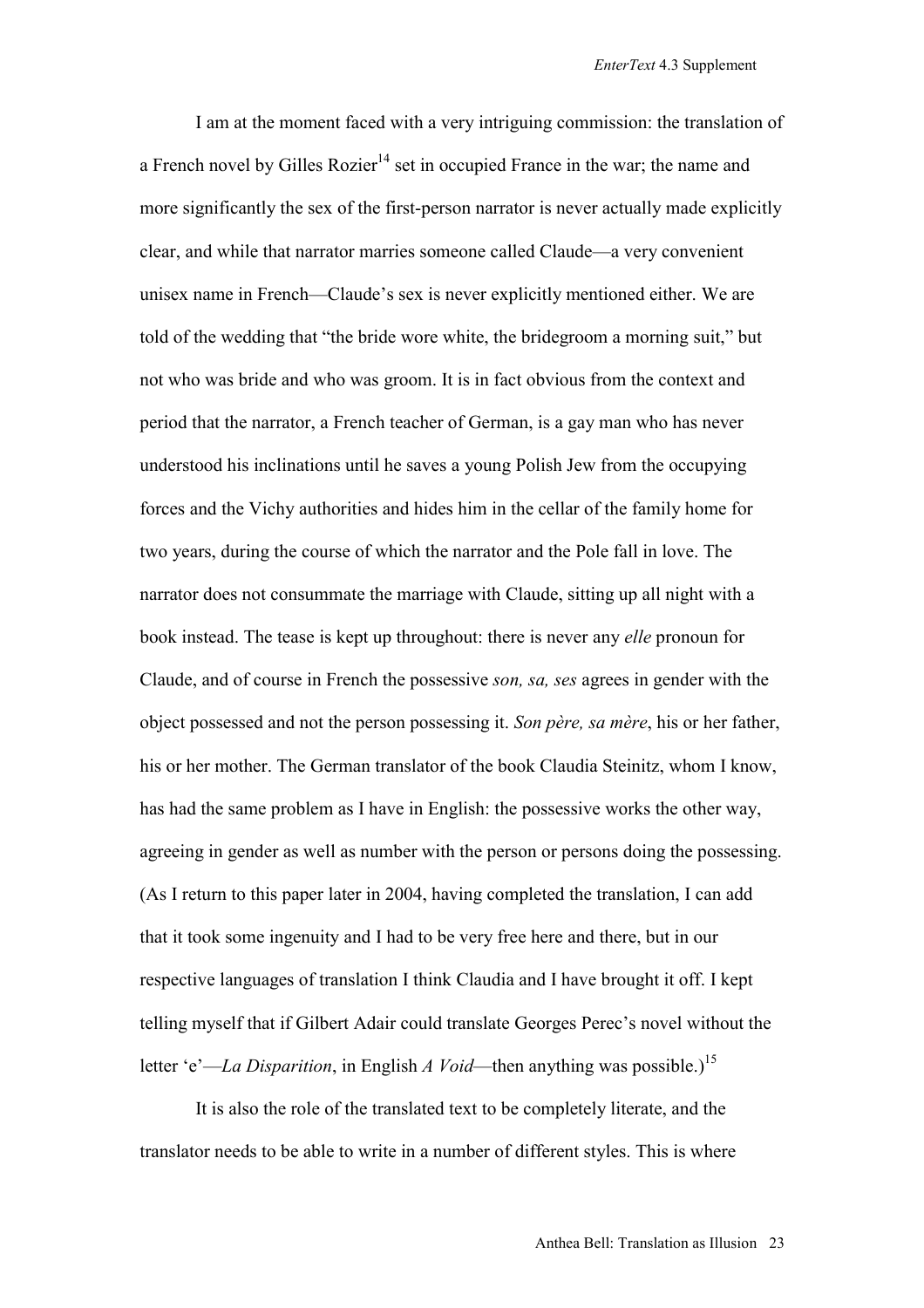illusion again comes in. You may think the need for a translator to be able to write good English was self-evident, but not always. And there is the question of what to do when the author's style is not, frankly, very good. This seldom arises, but for reasons of historical interest it can happen that a book not intrinsically of great distinction is translated. The late Ralph Manheim translated *Mein Kampf*. Someone had to do it, and who better, although his widow has told me that having to get inside Hitler's mind did sometimes depress him. In a manner not quite comparable, but along the same lines, I recently translated the memoirs of Hitler's youngest secretary Traudl Junge who was in the Berlin bunker at the end of the war, edited by Melissa Müller.<sup>16</sup> I agreed to take the translation on with some hesitation, because of Junge's clichéridden style. Melissa herself, having persuaded her, by then an old lady, to let her full memoir be published, told me she was rather taken aback by the naïveté of the writing. Junge described herself repeatedly, for instance, as being a captive in a gilded cage, and mentioned a colleague with "a laugh like little silver bells." I couldn't remove those characteristic phrases, but where she was particularly repetitive, and two words were available in English where she had used one over and over again in German, I did feel it was fair to vary it. I was immensely relieved when the book received a long review in the *Observer*, calling Junge "the Dorothy Wordsworth of the Third Reich"

Nor is the translator's task by any means done when the translation is delivered; sometimes—I hasten to say not always, but with increasing frequency—he or she must face what I have come to think of as the Curse of the Copy Editor. I repeat that the curse doesn't always strike; a book by Norbert Gstrein that I translated for Harvill was particularly well copy-edited, and the author himself also contributed some valuable suggestions. The Penguin group and the Orion group have excellent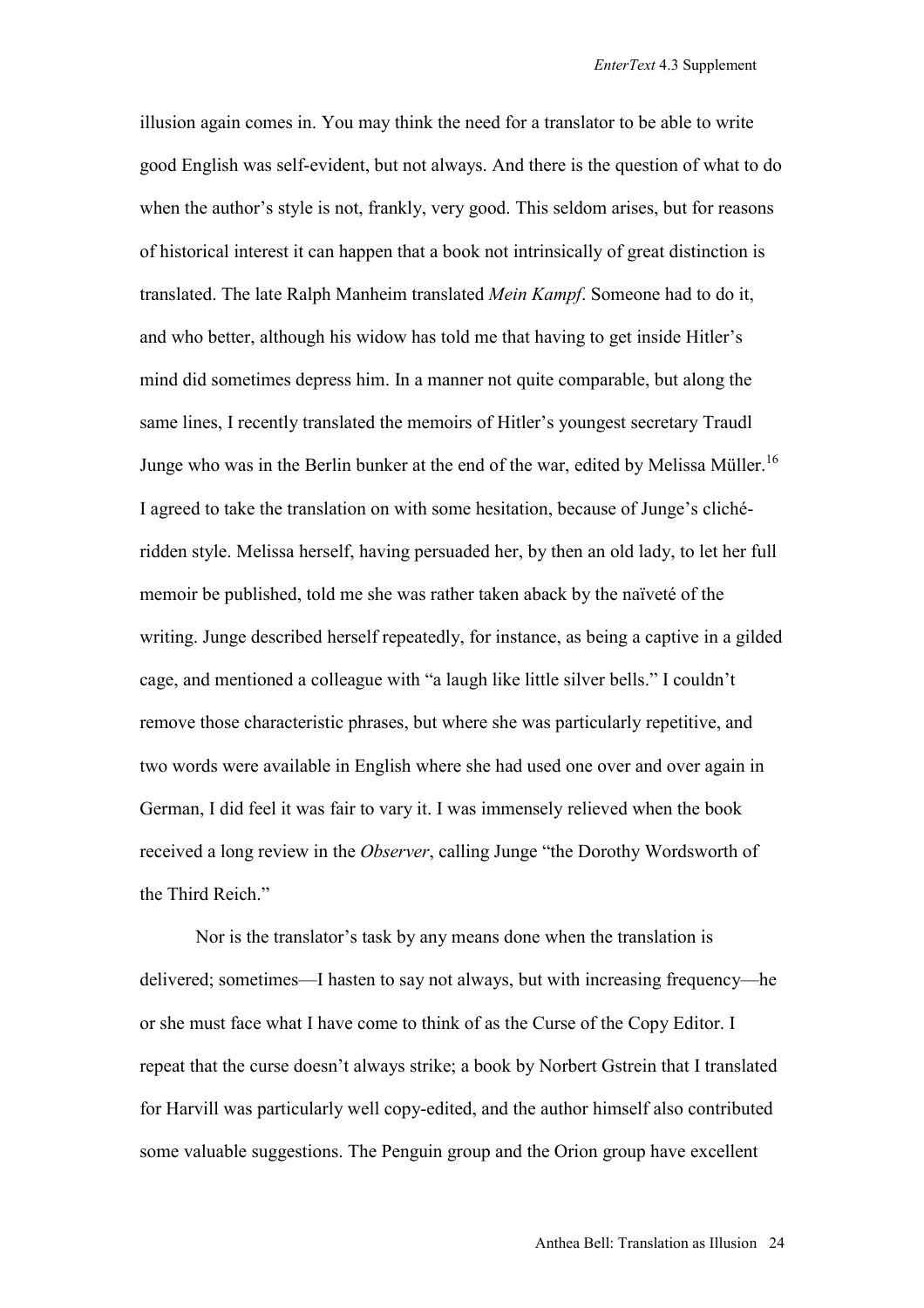copy editors, both in-house and freelance, people who raise the right questions and, in bringing a fresh eye to the text, make a really valuable contribution. But I have encountered some copy editors who seem to believe it their business to change wording for the mere sake of change—from "at last" to "eventually," for instance and to add bad grammar and unusual punctuation. When, in a novel based on the reallife memories of Eva Braun's cousin<sup>17</sup>, I found that the copy editor had changed a phrase, "as my hairstyle suggested," to "as my hairstyle inferred," I had to write a note to the effect that a hairstyle was not a sentient being and could not infer anything; she was probably aiming for "implied." At least this attempted change immediately alerted me to the necessity for watching every mark she had made, sometimes obviously for the sake of change. There seems to be a copy editor's law saying that while the sea has a shore, a river has banks, and a lake can usually have either a shore or banks, whichever of those two words a translator has used for the land on the edge of a lake must be changed. You cannot second-guess the copy editor on that one. In this case, when my "banks" were changed to "shore," I had in fact found a picture and description of the lake where Eva Braun and her cousin went swimming, which is almost entirely surrounded by steep rocks descending nearly vertically to the water, not by any stretch of the imagination a shore.

I had thought that this kind of extensive copy-editing was perhaps the result of a copy editor's assuming that translators may be conversant with the source language of a text, but will require the services of someone who probably has a brand-new university degree in English to knock the translation into shape. But no, evidently it is not confined to translated texts. In the most recent issue of *The Author* (Spring 2004) Jane Aiken Hodge published a letter by her sister and fellow author, the late Joan Aiken, protesting about the extensive changes made to wording that she had carefully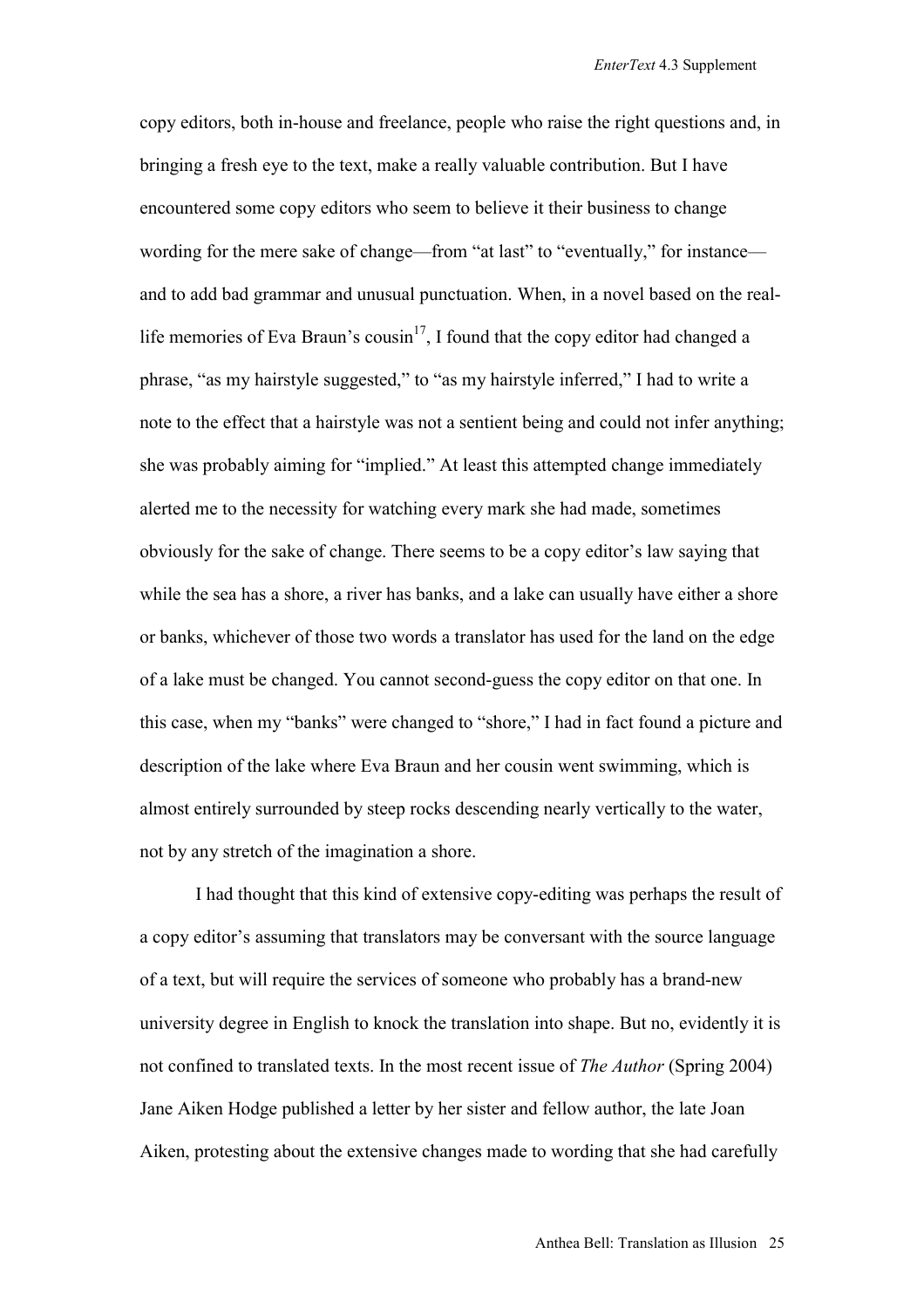considered already. This letter has struck a chord with many of us, the journalist and biographer Valerie Grove quoting it with feeling in one of the quality newspapers only a week or so ago. I will add only that Joan Aiken, who conceded that her copy editor had a good command of grammar and syntax, was lucky, because such is not always the case. Recently, for instance, I had a short sentence from Cornelia Funke's forthcoming fantasy for children: "The dragon had laid his head on his paws." No problem there, you might think. But "laid" was crossed out by the copy editor, who had substituted "lain." As a result, just in case anyone thought I was merely being obstructive, I had to spend several minutes typing out a little lesson on the difference between the verbs "to lie," as in "to lie down," intransitive, and "to lay," transitive, their past participles being respectively "lain" and "laid." The same copy editor tried to do away with my semi-colons; she could with advantage have been given copies of Lynne Truss's *Eats, Shoots and Leaves* and James Cochrane's *Between You and I*, which hasn't had quite the same amount of publicity but does the same job for grammar as Lynne Truss does for punctuation, and which would have taught my copy editor the difference between "may" and "might."<sup>18</sup>

 These last remarks derive from the nuts and bolts of translation, but they are my attempt to sketch an answer to the question of how the translated foreign text differs from the English language text. Concerned as I am with practical translation, I can only say that to my mind it should differ as little as possible in point of readability, but can offer something else in terms of content. And I for one consider myself lucky to have fallen, by pure accident, into a profession which provides so much interest and variety, and so many enjoyable challenges. Translation is not, by its very nature, a high-profile craft. If you have spun your illusion successfully, then you are quite rightly invisible. If reviewers don't comment on a translation, it has worked.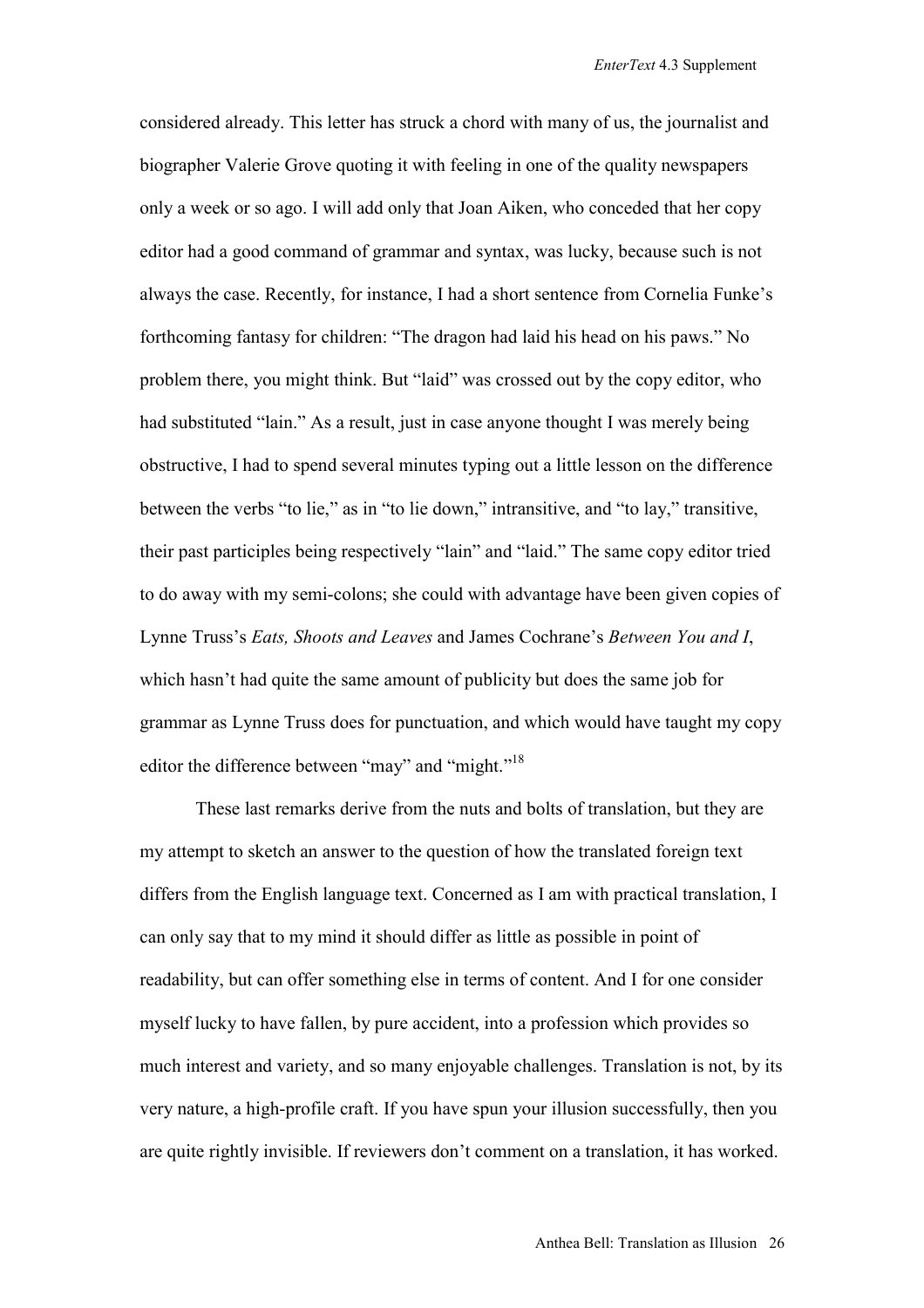For to my mind the translator is constantly walking a tightrope, owing an equal duty

to the original author and to the readers of the translation, trying not to fall off that

tightrope between languages, but to preserve the illusion that what was thought and

written in one can be read and understood in its essentials in another.

## **Notes**

<sup>1</sup> This chapter is a transcript of the opening speech at the Shelving Translation conference, 17 April 2004 (eds.)

<sup>2</sup> The "statement of intent" / call for papers is reproduced below (eds.):

"The idea that the act of translation should be visible in the finished work has come to dominate academic discussions of translated literature. This imperative arises from largely ethical considerations: the English language should not subsume the original, the reader should be made to confront the otherness of the foreign culture. Consequently, the translated text is set apart and expected to fulfil a role over and above that of literature in general. In order to investigate this distinction, we are concentrating on the afterlife of the translated text on the shelf.

The questions we are asking, therefore, pertain not to the process but to the product of translation: A) What is the role of the translated text in Britain today?

B) How does it differ from that of the English language text?

We are inviting publishers, translators, reviewers and academics to come and help us explore these issues. We welcome papers that look at translated texts by contemporary writers from any language. Your approach could be comparative—for example, how the work has been received at home and abroad. You may want to examine the way in which a particular foreign literature is represented in Britain, or you might consider genre-specific reception: detective fiction, children's literature, autobiography etc. We want to know what is out there on the shelves and what this means for the British reading public. What is the true potential and purpose of contemporary literature available in English translation?"

<sup>3</sup> Willis Barnstone, *The Poetics of Translation* (Yale: Yale University Press, 1993).

Umberto Eco, *Mouse or Rat? Translation as Negotiation* (London: Weidenfeld and Nicolson, 2003). 5

<sup>5</sup> Ernst Meister, *Between Nothing and Nothing*, selection trans. Jean Boase-Beier (London: Arc, 2003).

 E. T. A. Hoffman, *Lebensansichten des Katers Murr*, trans. by Anthea Bell as *The Life and Opinions of the Tomcat Murr* (London: Penguin, 1999).

 Karen Duve, *Regenroman* (Frankfurt am Main: Eichborn, 1999); trans. by Anthea Bell as *Rain* (London: Bloomsbury, 2002).

8 Boris Akunin, *Azazel*, trans. by Andrew Bromfield as *The Winter Queen* (London: Random House, 2003).

<sup>9</sup> Anna Politkovskaya, Putin's Russia, trans. Arch Tait, (London: Random House, 2004).

<sup>10</sup> Cornelia Funke, *Tintenherz* (Hamburg: Dressler, 2003), trans. by Anthea bell as *Inkheart* (London: Chicken House, 2003).

<sup>11</sup> Hans Magnus Enzensberger, *Leichter als Luft* (Frankfurt am Main: Suhrkamp, 1999), trans. by

David Constantine as *Lighter than Air* (London: Bloodaxe, 2002).<br><sup>12</sup> René Goscinny and Albert Uderzo, *Astérix le Gaulois* and other titles (Paris: Dargaud, 1959 ff);<br>trans. by Anthea Bell and Derek Hockridge, *Asterix t* 

<sup>13</sup> W. G. Sebald, *Austerlitz* (Munich: Hanser, 2001), trans. by Anthea Bell as *Austerlitz* (London: Modern Library, 2001).

14 Gilles Rozier, *Une Amour sans résistance*, trans. by Anthea Bell as *Love Without Resistance* (London, 2005).

15 Georges Perec, *La Disparition* (Paris: Denoël, c.1969), trans. Gilbert Adair as *A Void* (London: Harvill, 1994).

<sup>16</sup> Traudl Junge, ed. Melissa Müller, *Bis zur letzten Stunde* (Munich: Claassen, 2002), trans. by Anthea Bell as *Until the Final Hour* (London: Arcade, 2003).